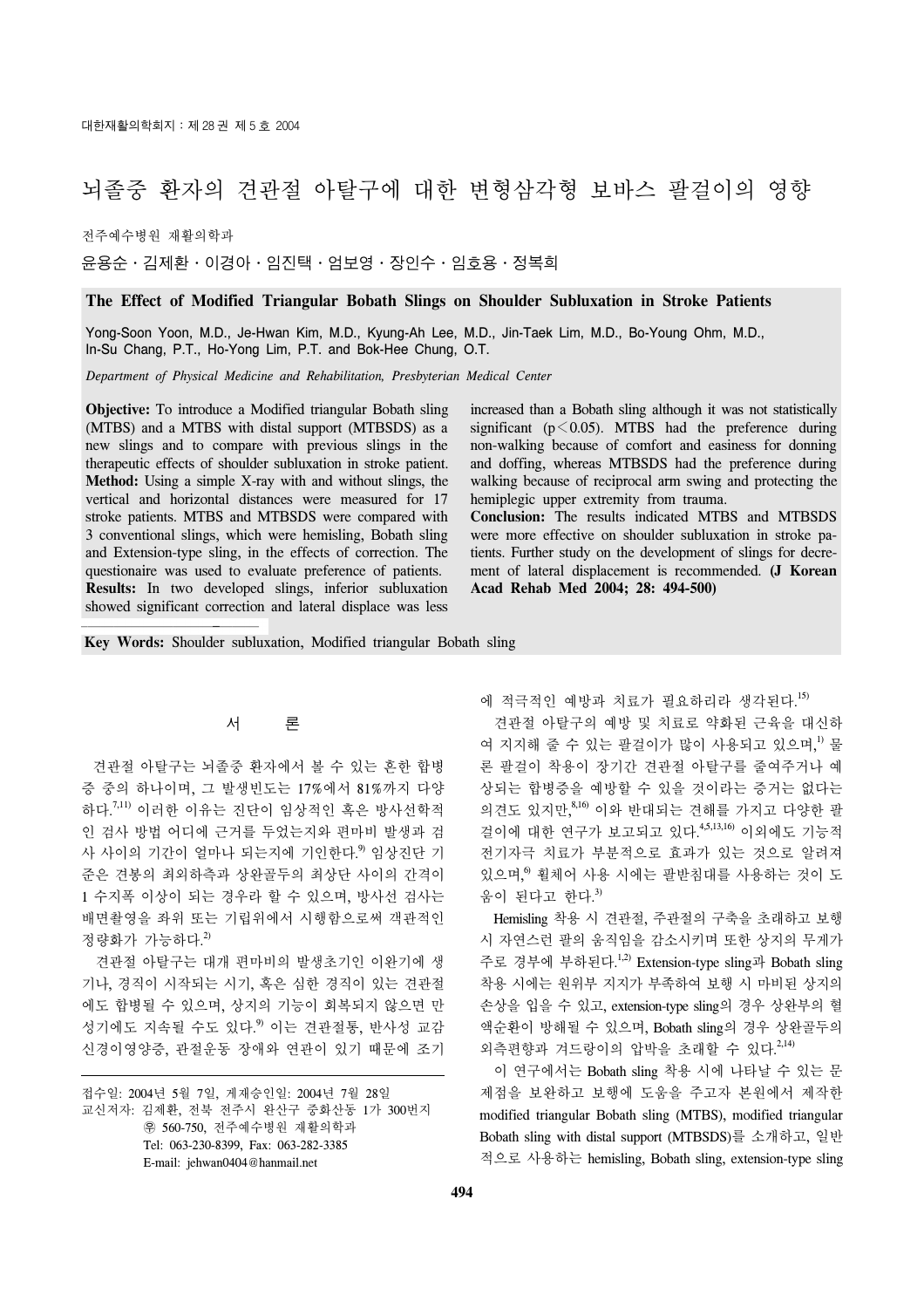과 비교하여 견관절 아탈구가 있는 뇌졸중 환자에게 사용 할 수 있는지를 알아보고자 하였다.

# 연구대상 및 방법

# **1)** 연구대상

2003년 10월부터 2004년 1월까지 본원 재활의학과 입원

및 외래 환자를 대상으로 이학적 검사상 1 수지폭 이상의 견관절 아탈구가 촉지된 뇌졸중 환자 17명을 대상으로 하 였다. 뇌졸중 전에 견관절 병력이 있었던 환자는 대상군에 서 제외하였다. 이들 중 남자가 7명, 여자가 10명이었고, 우 측 편마비가 10명, 좌측 편마비가 7명이었다. 의사소통이 가능한 환자는 9명이었으며, 보행이 가능한 환자는 6명이 었다. 이들의 평균연령은 62.9±6.9세였고, 편마비 발생 이



**Fig. 1.** Modified triangular Bobath sling (MTBS): anterior view (A), posterior view (B) and modified triangular Bobath roll (C) and modified triangular Bobath sling with distal support (MTBSDS): anterior view (D), posterior view (E) and distal support (F).



**Fig. 2.** (A) Hemisling, (B) Bobath sling, (C) Extension-type sling.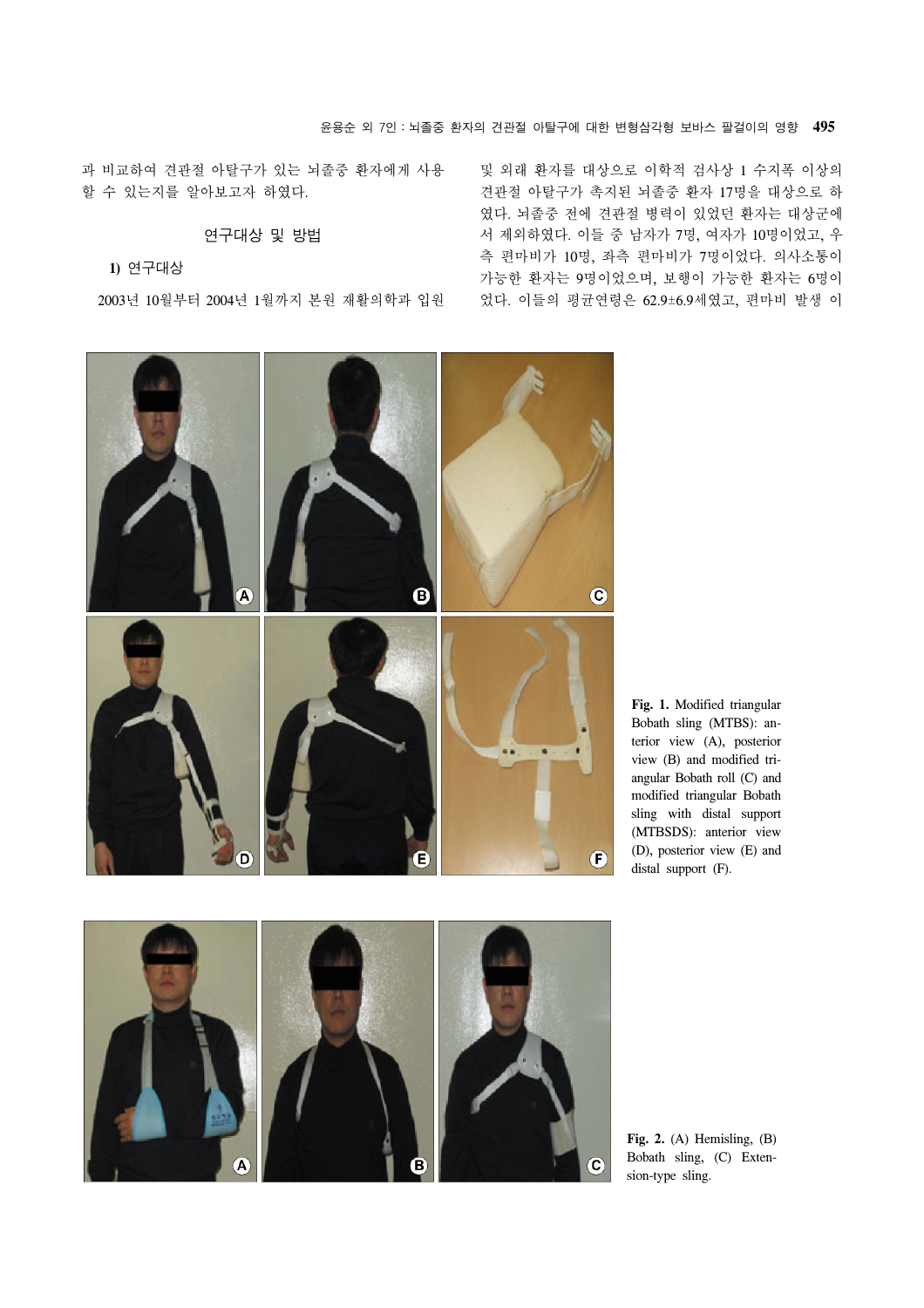후 방사선 촬영까지의 기간은 평균 4.5±3.4개월이었다.

**2)** 연구방법

 **(1)** 이학적 검사: 이학적 검사는 견관절 아탈구에 대한 수 지폭검사와 견관절 아탈구와 가장 관계 있는 외전근의 도 수 근력검사, 상지의 경직 정도를 보기 위한 modified Ashworth scale, 운동기능 회복의 정도를 보기 위한 브룬스 톰 병기를 측정하였으며, 검사의 일관성을 기하기 위해 1명 의 검사자가 계속 평가하였다.

**(2)** 팔걸이 종류

 ① **MTBS;** 전 등1)에 의해 고안된 triangular Bobath sling은 기존의 Bobath sling을 착용할 때 환자의 환측 팔을 지지하 는 원주형 받침 대신 삼각꼴 모양의 받침을 사용하였다. 이 의 변형인 본원에서 제작한 MTBS는 삼각꼴 모양의 받침 길이를 상완의 상과의 위까지 길게 하여 외측편향을 줄이 고자 하였으며 환측에는 어깨안장이 있어 삼각꼴 모양의 받침과 앞뒤에서 연결되었다. 또한 환측 어깨안장을 지지 하기 위해 뒤쪽에서 가슴을 감아돌아 앞쪽으로 끈에 의해 연결되도록 하였다(Fig. 1A∼C).

 ② **MTBSDS;** MTBS에 원위부 부착물을 결합한 것으로, 어깨안장의 앞뒤로 연결된 끈에는 직사각형의 철제고리가 있으며 이것에 의해 알루미늄 고정대에 부착된 끈과 삼각 받침의 바깥쪽에서 연결되도록 하여 원위부 부착물과 팔걸 이의 분리가 가능하도록 하였다. 전완부의 전면에 위치하 는 알루미늄 고정대는 완관절의 기능적 중립자세를 유지하 도록 하였으며 3개의 벨크로가 전완부를 감싸도록 하였다 (Fig. 1D∼F).

 ③ **Hemisling;** 2개의 cuff와 이를 연결하는 끈으로 구성되 어 양쪽 cuff에 각각 팔목과 팔꿈치를 걸어 팔을 지지하도 록 하였다(Fig. 2A).

④ **Bobath sling;** 환측 겨드랑이에 원주형 받침을 끼워 상 완을 지지하도록 하였다(Fig. 2B).

⑤ **Extension-type sling;** 어깨에 가죽으로 된 안장과 상완 에 약간의 탄력성이 있는 cuff가 있으며, 어깨안장이 상완 cuff와 연결되도록 하였다(Fig. 2C).

 **(3)** 방사선학적 검사: 각각의 대상자에 대하여 방사선 관 으로부터 40 인치 떨어진 일정한 거리에 있는 위치가 고정 된 의자에 앉히고 등받이에 평행하게 어깨의 위치를 조정 한 후 양팔은 양옆에 걸림이 없도록 하고 늘어뜨린 자세에 서 양측 견관절에 대한 배면촬영을 시행하였다. 먼저 팔걸 이를 하지 않는 상태에서 촬영하였고 이어서 5가지의 각각 다른 유형의 팔걸이를 착용한 후 촬영하였다. 방사선 촬영 후 수직거리(vertical distance: VD) 및 수평거리(horizontal distance: HD)를 측정하였다.

 견봉의 최외하측 지점을 A, 상완골두의 최상단 지점을 B, 견갑골와의 가장 긴 수직거리와 가장 넓은 수평거리의 교 차점을 C, 상완골두의 가장 넓은 수평거리의 1/2지점을 D

라 하였다. A와 B 사이의 거리를 수직거리 VD로 표시하였 고,  $C$ 와 D 사이의 수평거리를 HD로 표시하였다(Fig. 3). $^{2}$  팔걸이 착용 전과 착용 후의 각각의 단순 측정거리를 통 계적으로 비교함으로써 교정효과의 유무를 먼저 조사하였 다. 하방 아탈구의 교정 정도를 비교하기 위하여 착용 전의 수직거리에서 착용 후의 수직거리를 뺀 차이를 착용 전의 수직거리에서 건측의 수직거리를 뺀 차이에 대한 백분율로 나타내어 표시하였고[(착용 전 수직거리-착용 후 수직거리) ×100%/(착용 전 수직거리-건측 수직거리)], 외측편향의 증가 정도를 비교하기 위하여 착용 전의 수평거리에서 착 용후의 수평거리를 뺀 차이를 착용 전의 수평거리에 대한 백분율로 나타내어 표시하였다[(착용 전 수평거리-착용 후 수평거리)×100%/착용 전 수평거리].

 **(4)** 설문조사: 방사선 촬영이 끝난 후 의사소통이 가능한 환자를 대상으로 어떤 팔걸이를 선택할 것인지에 대한 설 문조사를 실시하였다. 보행이 가능한 환자는 보행하지 않 는 경우와 보행하는 경우로 나누어서 실시하였으며, 보행 이 어려운 환자는 보행하지 않는 경우에 실시하였다. 보행 하지 않는 경우에는 MTBSDS를 제외한 다른 4가지 팔걸이 를 대상으로 하였다.

 **(5)** 통계분석: 통계 분석은 수평거리와 수직거리의 비교는 일원배치 분산분석(One way ANOVA)을 이용하였으며 각 집단간의 차이를 알아보기 위하여 다중비교 방법인 Duncan 검정을 이용하였다. p<0.05이면 통계적으로 의미 있는 것 으로 판정하였다.



**Fig. 3.** Radiologic measurement of shoulder subluxation. VD: Vertical distance, HD: Horizontal distance.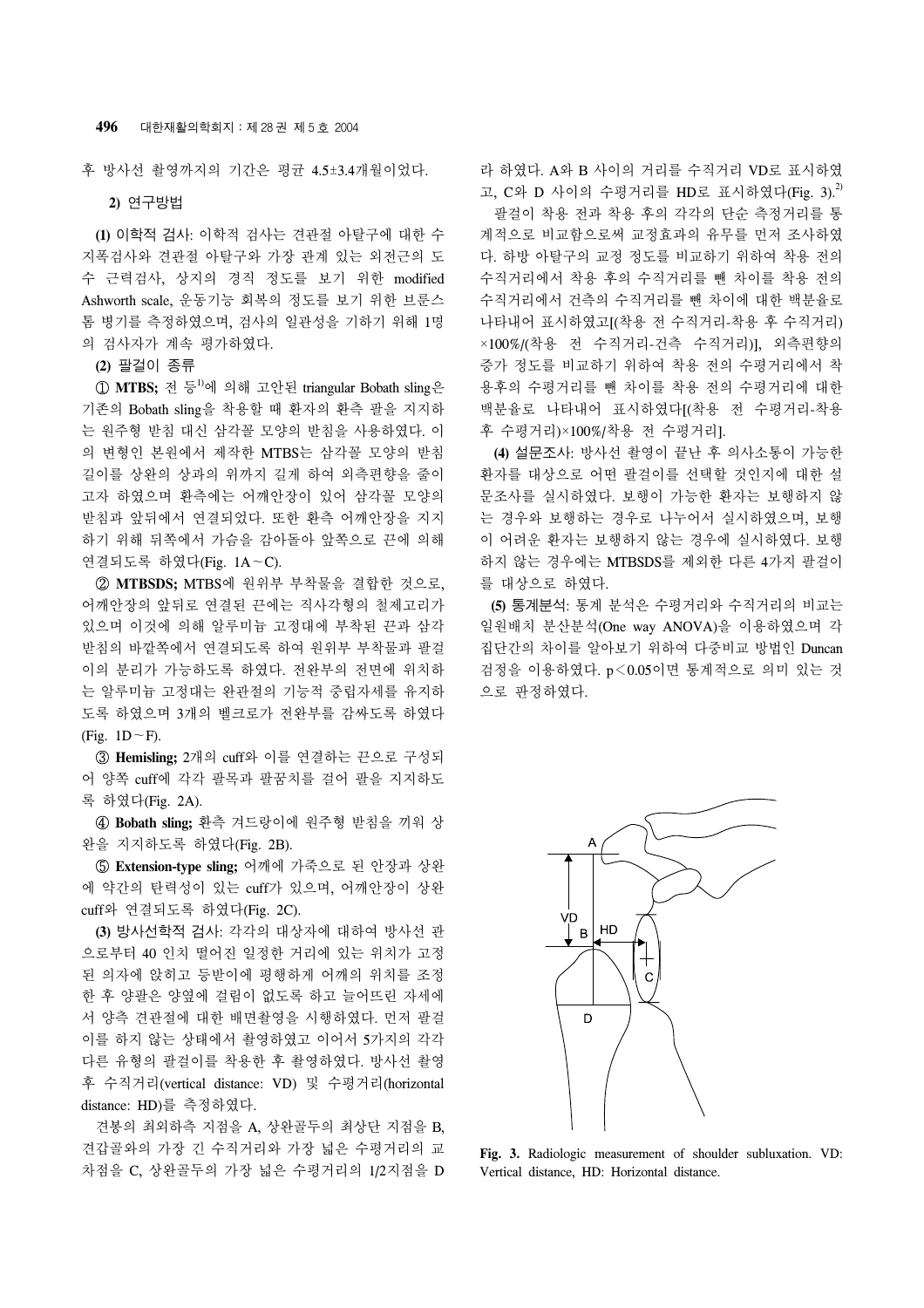| S. subluxation $^{1)}$ |                | Spasticity       |                | $M.$ power <sup>2)</sup> |                | Motor recovery   |                |
|------------------------|----------------|------------------|----------------|--------------------------|----------------|------------------|----------------|
| $F.B^{3)}$             | <b>Numbers</b> | MAS <sup>4</sup> | <b>Numbers</b> | $MMT^{5}$                | <b>Numbers</b> | $Br.\,stage^{6}$ | <b>Numbers</b> |
|                        |                |                  |                | zero                     |                |                  |                |
| 1.5                    |                |                  |                | trace                    |                |                  |                |
| ↑                      |                |                  |                | poor                     |                | Ш                |                |
| 2.5                    |                |                  |                | fair <sup>-</sup>        |                |                  |                |

**Table 1.** Clinical Findings of Subjects

1. S. subluxation: Shoulder subluxation, 2. M. power: Muscle power of shoulder abductor, 3. F.B: Finger breadth, 4. MAS: Modified Ashworth scale, 5. MMT: Manual muscle test, 6. Br. stage: Brunnstrom's stage

**Table 2.** Horizontal and Vertical Distances for Each Sling

| Type of sling        | Vertical distance              | Horizontal distance            |  |  |
|----------------------|--------------------------------|--------------------------------|--|--|
| Uninvolved           | $10.68 \pm 2.82$               | $20.21 \pm 3.51$               |  |  |
| No sling             | $23.59 \pm 4.59$ <sup>*</sup>  | $20.15 \pm 4.05$               |  |  |
| MTBS <sup>1</sup>    | $14.24 \pm 3.34*$ <sup>†</sup> | $24.97 \pm 3.28$ *             |  |  |
| MTBSDS <sup>2</sup>  | $14.38 \pm 3.38*^{\dagger}$    | $25.03 \pm 3.10*$ <sup>†</sup> |  |  |
| Hemisling            | 14.21±4.35*                    | $20.50 \pm 3.97$               |  |  |
| Bobath sling         | $17.12 \pm 4.38*^{\dagger}$    | $28.12 \pm 4.48*^{\dagger}$    |  |  |
| Extension-type sling | $16.21 \pm 4.04*$ <sup>*</sup> | $20.85 \pm 3.95$               |  |  |

Values are mean distance±S.D. (mm).

1. MTBS: Modified triangular Bobath sling, 2. MTBSDS: Modified triangular Bobath sling with distal support

\*p value  $\leq$  0.05 compared with the distance of involved side with no sling,  $\mu$  value  $< 0.05$  compared with the distance of uninvolved side

### 결 과

#### **1)** 이학적 검사

 이학적 검사에서 견관절 아탈구의 정도는 1.5 수지폭이 7명으로 가장 많았고 1.0 수지폭, 2.0 수지폭이 각각 4명이 었다. 경직의 정도는 경직이 없는 환자가 11명, 도수 근력검 사에서는 zero인 환자가 9명으로 각각 가장 많았으며 fair 이상의 근력을 보이는 환자는 없었다. 브룬스톰 병기는 I인 환자가 9명으로 가장 많았다(Table 1).

## **2)** 방사선학적 검사

 수직거리는 팔걸이를 착용했을 경우에 착용하지 않을 경우보다 5가지 팔걸이 모두에서 통계적으로 의미 있는 감 소를 보였는데, 하방 아탈구의 교정정도는 hemisling (72.7%) 이 가장 좋았으며 다음으로 MTBS (72.4%), MTBSDS (71.3%), extension-type sling (57.2%), Bobath sling (50.1%)의 순이었다. 그렇지만 각 팔걸이 사이에 하방 아탈구 교정정

|  | <b>Table 3.</b> Correction Ratio of Inferior Subluxation and Increment |  |  |  |
|--|------------------------------------------------------------------------|--|--|--|
|  | Ratio of Lateral Displacement for Each Sling                           |  |  |  |

| Type of sling        | Correction ratio<br>of inferior<br>subluxation <sup>1)</sup> | Increment ratio<br>of lateral<br>displacement <sup>2</sup> |  |  |
|----------------------|--------------------------------------------------------------|------------------------------------------------------------|--|--|
| MTBS <sup>3</sup>    | 72.42±7.98                                                   | $23.92 \pm 4.80 \times$                                    |  |  |
| MTBSDS <sup>4</sup>  | $71.34 \pm 8.04$                                             | $24.22 \pm 5.23*^{\dagger}$                                |  |  |
| Hemisling            | $72.66 \pm 8.08$                                             | $1.74 \pm 4.47$                                            |  |  |
| Bobath sling         | $50.12 \pm 7.74$                                             | $39.55 \pm 3.81 \times +$                                  |  |  |
| Extension-type sling | $57.16 \pm 5.97$                                             | $3.47 \pm 4.61$                                            |  |  |

Values are mean±S.E. (%).

1. Correction ratio of inferior subluxation: (parameters without slingparameters with  $\sinh(x) \times 100$ /(parameters without sling-parameters in uninvolved side), 2. Increment ratio of lateral displacement: (parameters without sling-parameters with sling)×100/parameters without sling, 3. MTBS: Modified triangular Bobath sling, 4. MTBSDS: Modified triangular Bobath sling with distal support \*p value  $\leq 0.05$  compared with hemisling,  $\bar{p}$  value  $\leq 0.05$  compared with extension-type sling

도가 통계학적으로 의미있는 차이를 보이지는 않았다(p  $\leq$  0.05)(Table 2, 3).

 수평거리는 팔걸이 착용 후 모두 증가하였는데, 외측편 향의 증가정도는 hemisling (1.7%), extension-type sling (3.5%) 의 경우에는 통계적으로 의미 있는 증가를 보이지 않았고, Bobath sling (39.6%), MTBS (23.9%), MTBSDS (24.2%)의 경 우에는 통계적으로 의미 있는 증가를 보였다. MTBS, MTBSDS를 착용했을 경우 Bobath sling보다 외측편향이 덜 되었지만 기대했던 만큼의 의미 있는 감소를 보이지는 않 았다(p<0.05)(Table 2, 3).

#### **3)** 설문조사

 의사소통이 가능한 환자를 대상으로 한 설문조사에서 보 행이 가능한 환자 6명이 보행하지 않는 경우에 5명은 MTBS를 선택하였으며 1명은 hemisling을 선택하였다. 보행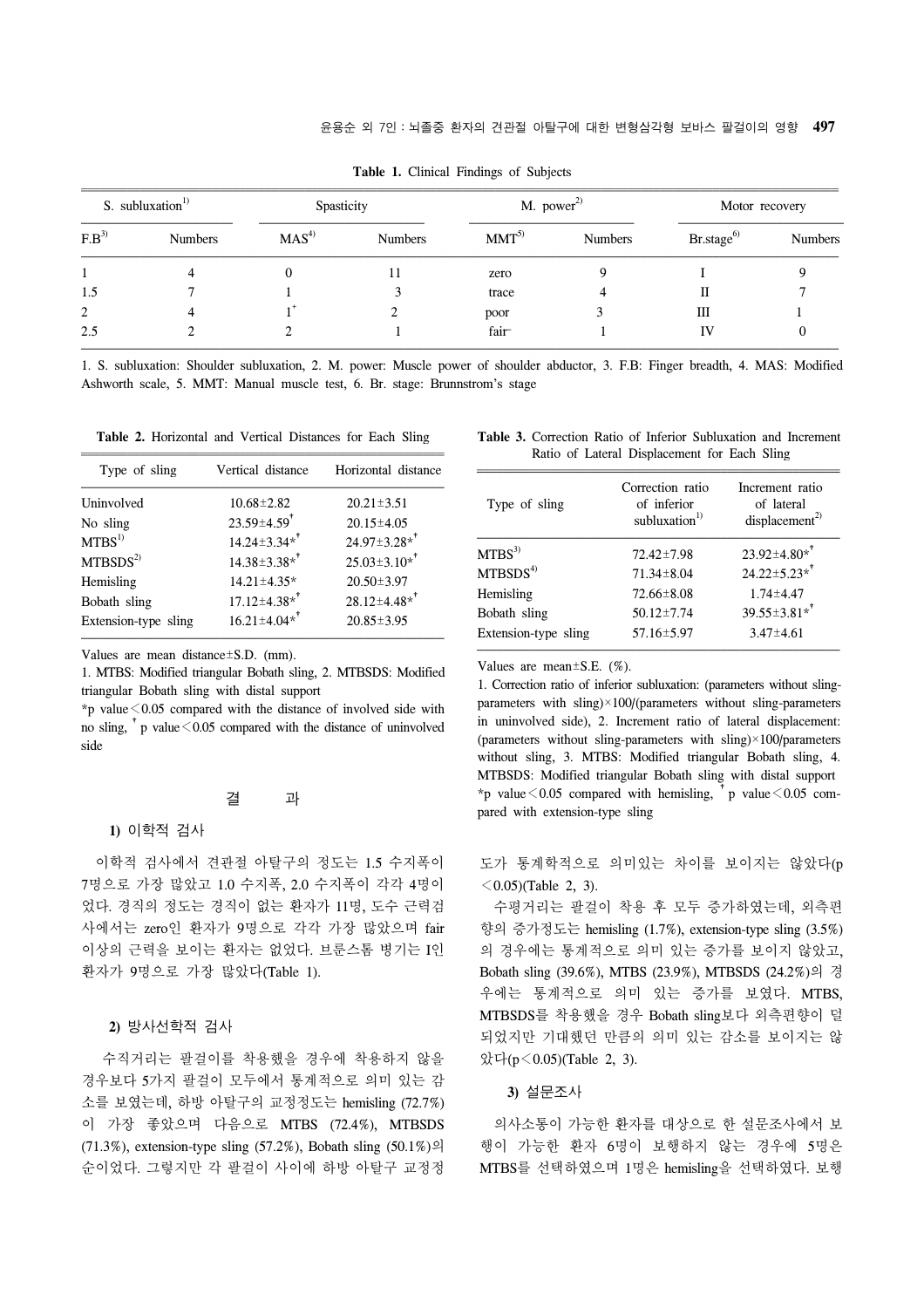|                    | Hemisling | Bobath sling | Extension-type sling | MTBS <sup>1</sup> | MTBSDS <sup>2</sup> |
|--------------------|-----------|--------------|----------------------|-------------------|---------------------|
| Not walking        |           |              |                      |                   |                     |
| Walking            |           |              |                      |                   |                     |
| Walking impossible |           |              |                      |                   |                     |

**Table 4.** The Results of Questionaire about Subjects' Preference

Values are the number of cases who choose each sling.

1. MTBS: Modified triangular Bobath sling, 2. MTBSDS: Modified triangular Bobath sling with distal support

하는 경우에는 MTBS를 선택한 5명 중 4명은 MTBSDS를 선택하였고 1명은 MTBS를 그대로 선택하였으며 hemisling 을 선택한 1명은 그대로 hemisling을 선택하였다. 보행이 어 려운 3명의 환자는 보행하지 않는 경우에 MTBS를 선택하 였다(Table 4).

## 고 찰

 뇌졸중 편마비 환자에서 견관절 아탈구를 교정하기 위한 다양한 괄걸이가 소개되고 있다. Smith와 Okamoto<sup>12)</sup>는 편마 비 환자를 위한 팔걸이의 여러 가지 조건을 평가할 수 있는 점검표를 제시하였다. 바람직한 조건으로 견갑골와에 상완 골두의 유지, 상완의 외전 및 외회전, 주관절의 신전 허용, 완관절의 중립상태 유지, 착용 시 편안함, 착탈의 용이함, 관절운동의 가능, 외상 보호, 팔 무게의 균등한 분산 등을 제시하였으며, 바람직하지 못한 조건으로 상완의 외측 편 향, 혈액순환의 장애, 보행의 제한 등을 제시하였다.

 임상에서 흔히 사용되는 hemisling은 가격이 저렴하고 착 탈이 다른 팔걸이보다 용이하며 외측편향을 일으키지 않는 반면, 단점으로는 상지의 무게가 어깨끈 하나만으로 주로 경부에 부하되며 관절구축을 증가시키며 보행 시 양팔의 대칭성과 자연스런 팔의 진자 운동을 방해하여 정상적인 보행 방식을 습득하는 데 어려움이 있으며 감각 자극을 제 공하지 않는다. 2,4,10)

 Extension-type sling과 Bobath sling은 견관절 운동 범위가 비교적 넓게 허용됨으로써 보행 시 상지의 흔들림이 비교 적 자연스럽고 상완의 내전과 내회전, 주관절의 굴곡을 조 장하지 않으며 상지에 지속적인 감각 자극을 제공한다.<sup>2,12)</sup> 단점으로는 extension-type sling의 경우 상완부의 혈액순환 이 방해될 수 있으며, Bobath sling의 경우 상완골두의 외측 편향을 조장하며 겨드랑이의 지나친 압박을 초래할 수 있 다. 2) 그리고 이 2가지의 팔걸이 모두 원위부 지지가 부족하 여 부종이 증가할 수 있으며 보행 시 환자의 무관심으로 인해 마비된 상지의 손상을 입을 수 있다. 14)

 전 등1)에 의해 고안된 triangular Bobath sling은 겨드랑이 의 불편감을 줄여주었다. 그러나 외측으로의 편향을 줄이 지는 못하였다. Claus와 Godfrey<sup>5)</sup>에 의해 제안된 원위부 부

착물은 기존의 Bobath sling 또는 shoulder saddle sling 등과 함께 사용될 수 있으며, 보행 시 자연스런 팔의 진자 운동을 유도하며 이완성 상지의 손상을 예방할 수 있다고 하였다.

 MTBS는 triangular Bobath sling에서 겨드랑이의 불편감을 줄인 삼각꼴 모양의 받침을 길게 하여 외측편향을 줄이고 자 하였다. 또한 건측 상지를 이용하여 팔걸이를 스스로 착 용한 후 어깨안장의 앞쪽에 부착된 끈의 길이를 조절할 수 있게 하여 착탈을 용이하게 하였다.

 MTBSDS는 팔걸이와 원위부 부착물의 분리가 가능하게 하여 보행 시에만 착용할 수 있게 하였고, 알루미늄 고정대 가 어깨안장의 앞뒤로 연결된 끈에 있는 고리로 연결되어 보행 시 과도한 움직임을 줄여줌으로써 상지의 손상을 예 방할 수 있게 하였으며 자연스런 팔의 진자운동을 유도하 게 고안되었다. 전완부의 전면에 위치한 알루미늄 고정대 는 완관절의 기능적 중립자세를 유지함으로써 완관절 구축 을 예방할 수 있게 하였다.

 하방 아탈구에 있어서는 5가지 팔걸이 모두 팔걸이를 착 용하지 않는 상태에 비해 통계적으로 의미 있는 교정 효과 가 있었으나 각 팔걸이 사이에는 의미 있는 차이를 보이지 는 않았다. 하지만 MTBS와 MTBSDS는 hemisling 다음으로 우수한 교정효과가 있었다. Sullivan과 Rogers<sup>13)</sup>에 의하면 어깨안장에 원위부 부착물을 결합하는 것은 상완골을 하방 으로 당김으로써 상완골을 지지하려는 팔걸이의 기능을 감 소시켜 견관절 아탈구를 조장할 수 있다고 하였지만, 원위 부 부착물이 없는 MTBS와 원위부 부착물이 있는 MTBSDS 사이에 의미 있는 차이를 보이지는 않아 원위부 부착물이 하방 아탈구에 큰 영향을 미치지 않았으리라 생각된다.

 외측편향에 있어서는 Bobath sling과 MTBS, MTBSDS를 착용하는 경우에는 착용하지 않는 경우에 비해 통계적으로 의미 있는 증가를 보였으나 각 팔걸이 사이에는 의미 있는 차이를 보이지는 않았다. 전 등<sup>1)</sup>에 의하면 triangular Bobath sling 시 사용했던 삼각꼴 모양의 받침 길이를 길게 함으로 써 삼각꼴 모양의 받침 밑변의 외측변이 상완에 지렛대의 받침 역할을 하여 팔꿈치가 내측으로 움직임에 따라 생길 수 있는 외측 편향의 감소를 기대할 수 있다고 예상하였다. Bobath sling보다 다른 2가지의 팔걸이에서 외측편향이 덜 되었지만 의미 있는 차이를 보이지는 않아 지렛대의 받침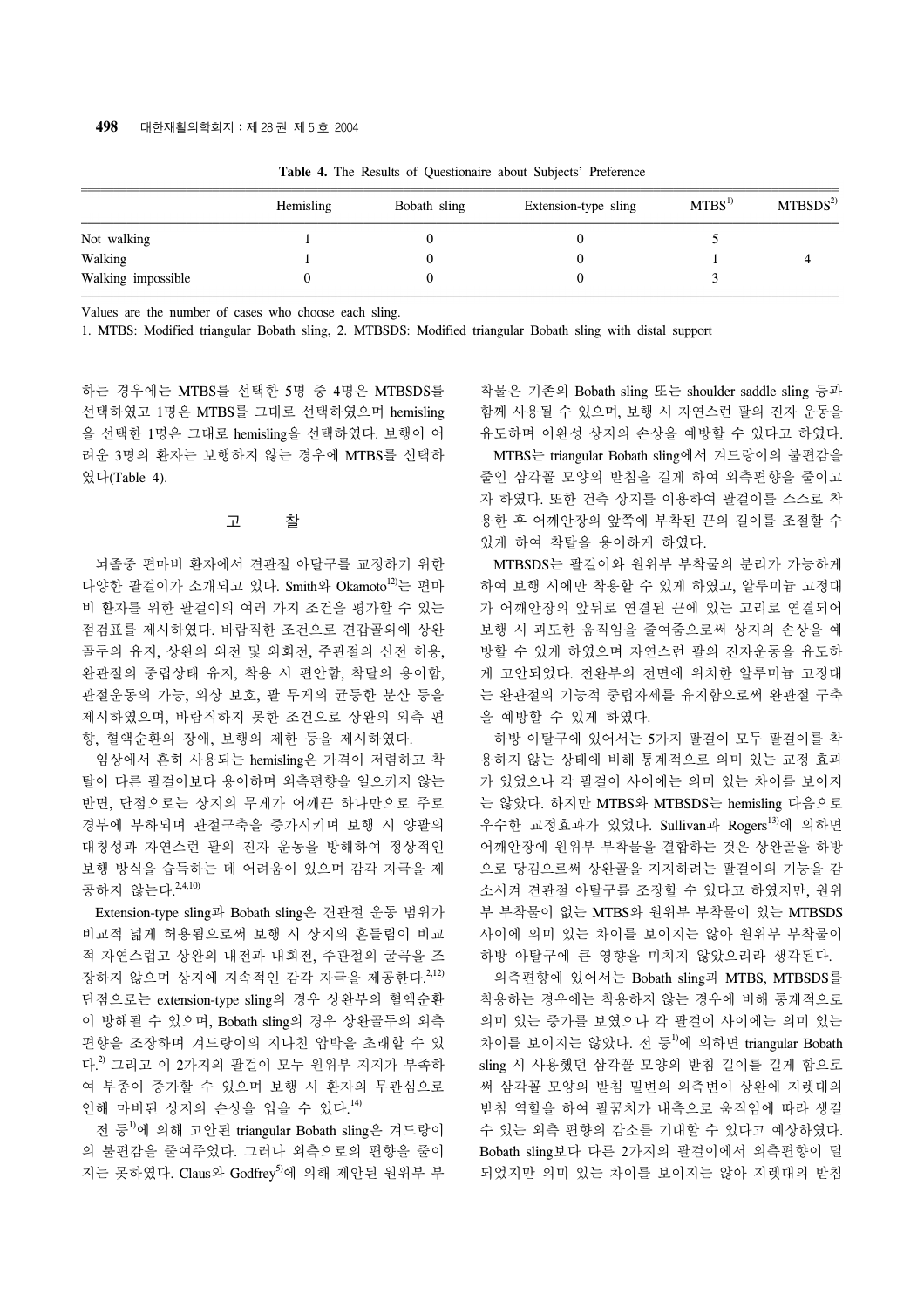역할을 충분히 감소시키지는 못한 것으로 생각된다. 하지 만 피검자수가 적어서 이에 대한 장기간의 연구가 필요할 것으로 생각된다.

 총 17명의 대상 환자 중에서 의사소통이 가능한 9명의 설 문조사를 분석해 볼 때 보행하지 않는 경우에 MTBS가 많 은 선택을 받았으며, 이는 삼각꼴 모양의 받침을 사용함으 로써 Bobath sling 시 나타날 수 있는 겨드랑이의 불편감이 심하지 않았고, extension-type sling에서 처럼 상완부의 압박 감이 없었으며, hemisling에서 처럼 상지의 무게가 경부에 부하되는 소견이 없어 착용 시 편안함을 주었고, 건측 상지 를 이용하여 팔걸이 착용을 쉽게 한 것이 그 이유라 할 수 있겠다. 보행하는 경우에는 MTBSDS가 많은 선택을 받았 으며, 이는 원위부 부착물을 착용할 때 착탈이 더 어려워짐 에도 불구하고 보행 시 팔의 자연스런 진자 운동을 유도하 고 과도한 움직임을 줄여주여 손상을 줄여줄 수 있다는 안 정감 때문으로 생각된다. 보행하지 않는 경우에 MTBS를 선택한 환자 중 보행하는 경우에 MTBSDS를 선택하지 않 고 MTBS를 그대로 선택한 환자가 1명 있었는데, modified Ashworth scale에서 등급 1이었으며 견관절 외전근의 도수 근력검사에서 fair의 소견을 보여 팔의 자연스런 움직임이 가능함으로써 원위부 부착물 착용을 오히려 더 거추장스러 워 하는 것이 이유로 생각된다. Hemisling을 선택한 1명의 환자가 있었는데, 간편하여 휴대하기가 좋고 스스로 착탈 이 용이한 점이 이유로 생각된다. Bobath sling과 extensiontype sling의 경우 착용 시 상완부와 겨드랑이의 압박감 때 문에 불편감을 느낀 것이 선택되지 못한 이유로 생각된다.

 원위부 부착물이 결합된 MTBSDS를 착용하는 경우 손가 락의 대립 및 굴곡 동작에 제한을 받을 수 있지만, 17명의 대상 환자의 중수지절관절의 굴근 및 무지의 대립근의 도 수 근력검사에서 P- 이하이고 손상된 수부의 기능이 회복 되지 않아서 수부기능에 미치는 영향을 평가할 수 없었다. 향후 수부기능에 제한이 있다면 알루미늄 고정대의 말단 부위가 중수지절관절을 넘지 않고 중수골에만 국한되게 하 며 가능한 무지구에 위치하지 않게 하는 등 크기를 줄여줌 으로써 최소화할 수 있을 것으로 생각된다. 또한 상완의 내 회전을 초래하는 경직소견을 보인다면 어깨안장에 부착된 끈을 전완부에 위치한 알루미늄 고정대의 내측으로 연결함 으로써 상완의 외회전을 유도할 수 있고, 중수지절관절 및 지절간관절의 굴곡이 있을 경우에는 알루미늄 고정대를 원 위부까지 확장함으로써 신전상태를 유도하는 등 환자의 상 태에 따라 원위부 부착물에 약간의 변화를 줌으로써 관절 구축 예방에 도움이 될 수 있으리라 생각된다.

 MTBS의 경우 삼각꼴 모양의 받침 길이를 상완 상과의 위까지 길게 함으로써 척골신경 압박의 가능성이 있지만 17명의 대상 환자에서는 나타나지 않았다. 하지만 장기간 의 착용 시 척골 신경의 압박이 발생할 수 있으므로 상완의 하단부와 접촉하는 부위에 패드를 대주거나 약간 오목하게

해줌으로써 예방할 수 있으리라 생각되며 지속적인 연구가 필요하리라 생각된다.

 2가지 modified slings이 외측 편향을 충분히 감소시키지 는 못한 것으로 나타났는데, 삼각꼴 모양 받침의 밑변 길이 를 줄여줌으로써 지렛대의 받침 역할을 감소시켜주면 팔꿈 치가 내측으로 움직임에 따라 생길 수 있는 외측편향을 줄 여줄 수 있을 것으로 생각된다.

## 결 론

 본 연구에서 개발한 MTBS, MTBSDS는 기존의 다른 팔 걸이처럼 하방 아탈구의 의미 있는 교정 효과가 있었으며, 통계적으로 의미를 보이지는 못했지만 Bobath sling에 비해 외측 편향의 감소 경향이 있었다.

 MTBS는 보행하지 않는 경우 기존 팔걸이에 비해 착탈이 용이하고 착용 시 편안해서 가장 많은 선택을 받은 것으로 나타났고, 보행 시에는 MTBSDS가 상지의 자연스런 움직 임을 유도하고 상지 손상의 예방효과가 있어 가장 많은 선 택을 받은 것으로 나타났다. 장기간 팔걸이 착용이 필요한 환자에게 착탈의 용이함, 착용 시 편안함, 보행 시 상지의 자연스런 움직임 및 외상의 예방효과는 중요한 요소이며, 이런 면에서 이 2가지의 팔걸이는 기존의 팔걸이에 비해 더 효과적이라고 할 수 있다. 따라서 보행이 어려운 환자는 MTBS를 착용하고, 보행이 가능하면서 상지의 자발적인 움 직임이 적고 경직이 심하지 않는 환자는 보행 시 원위부 부착물이 결합된 MTBSDS를 착용하며, 보행하지 않는 경 우에는 원위부 부착물을 분리함으로써 간편하게 사용하는 것이 좋을 것으로 생각된다.

 앞으로 지속적인 외측 편향이 장기적으로 견관절에 어떤 손상을 주는지와 외측 편향을 줄일 수 있는 팔걸이의 개발 에 대한 연구가 필요하리라 생각된다.

## 참 고 문 헌

- 1) 전중선, 전세일, 최은희, 김상현: 편마비 환자의 견관절 탈구에 대한 4가지 보조기의 비교연구. 대한재활의학회지 1998; 22: 210-216
- 2) 한경희, 김경덕, 장기언: 팔걸이의 4가지 유형에 따른 견관절 아탈구 교정효과의 방사선학적 비교. 대한재활의학회지 1994; 18: 118-124
- 3) 한태륜, 백남종, 김대열, 김유수, 박지홍: 편마비 환자의 어깨 아탈구를 위한 새로운 보조기의 개발 및 예비연구. 대한재활 의학회지 2003; 27: 661-666
- 4) Brooke MM, de Lateur BJ, Diana-Rigby GC, Questad KA: Shoulder subluxation in hemiplegia: effects of three different supports. Arch Phys Med Rehabil 1991; 72: 582-586
- 5) Claus BS, Godfrey KJ: Brief or new: a distal support sling for the hemiplegic patient. Am J Occup Ther 1985; 39: 536-